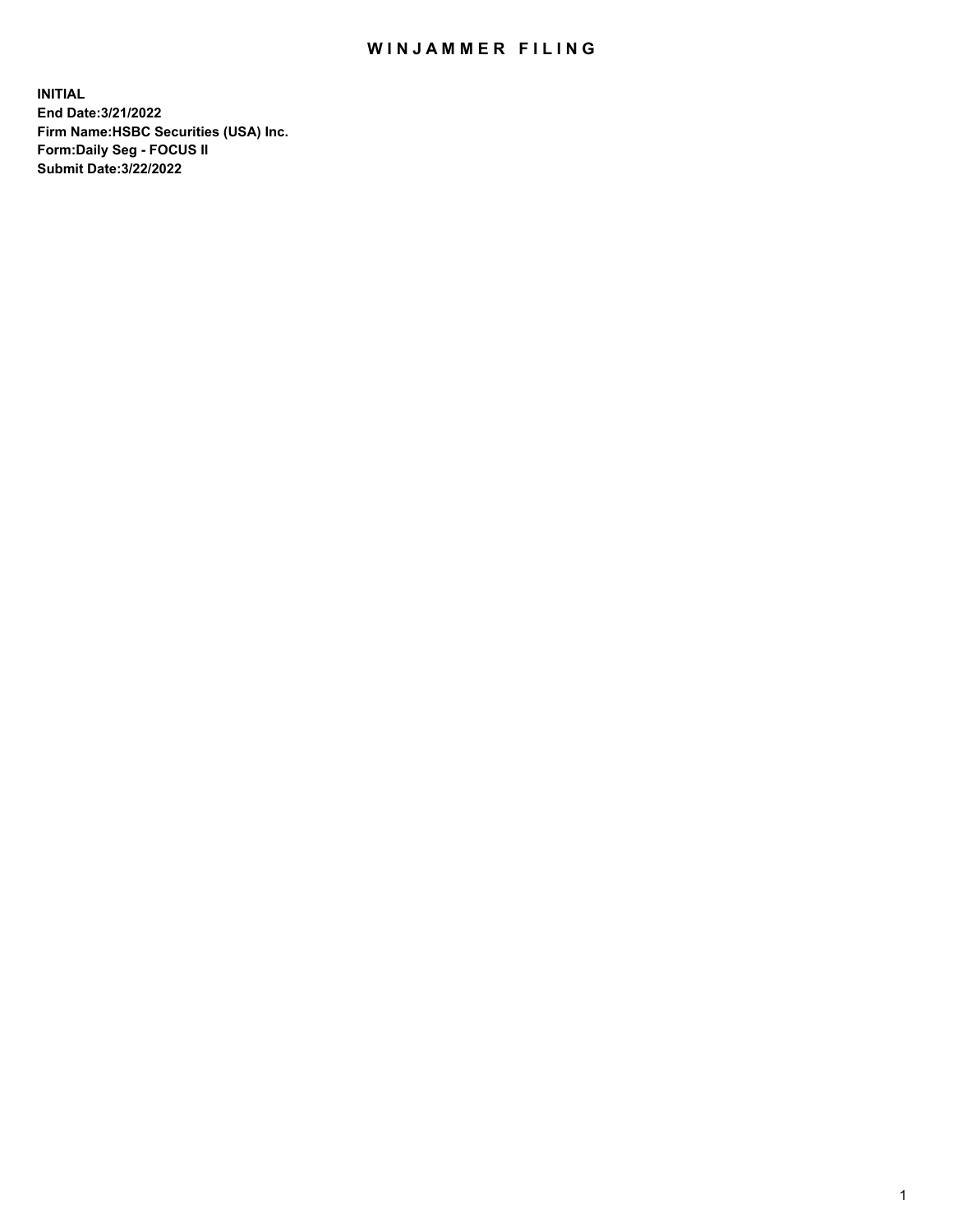**INITIAL End Date:3/21/2022 Firm Name:HSBC Securities (USA) Inc. Form:Daily Seg - FOCUS II Submit Date:3/22/2022 Daily Segregation - Cover Page**

| Name of Company                                                                                                                                                                                                                                                                                                                | <b>HSBC Securities (USA) Inc.</b>                          |
|--------------------------------------------------------------------------------------------------------------------------------------------------------------------------------------------------------------------------------------------------------------------------------------------------------------------------------|------------------------------------------------------------|
| <b>Contact Name</b>                                                                                                                                                                                                                                                                                                            | <b>Michael Vacca</b>                                       |
| <b>Contact Phone Number</b>                                                                                                                                                                                                                                                                                                    | 212-525-7951                                               |
| <b>Contact Email Address</b>                                                                                                                                                                                                                                                                                                   | michael.vacca@us.hsbc.com                                  |
| FCM's Customer Segregated Funds Residual Interest Target (choose one):<br>a. Minimum dollar amount: ; or<br>b. Minimum percentage of customer segregated funds required:%; or<br>c. Dollar amount range between: and; or<br>d. Percentage range of customer segregated funds required between: % and %.                        | 103,000,000<br><u>0</u><br>00<br>0 <sub>0</sub>            |
| FCM's Customer Secured Amount Funds Residual Interest Target (choose one):<br>a. Minimum dollar amount: ; or<br>b. Minimum percentage of customer secured funds required:% ; or<br>c. Dollar amount range between: and; or<br>d. Percentage range of customer secured funds required between:% and%.                           | 15,000,000<br><u>0</u><br>0 <sub>0</sub><br>0 <sub>0</sub> |
| FCM's Cleared Swaps Customer Collateral Residual Interest Target (choose one):<br>a. Minimum dollar amount: ; or<br>b. Minimum percentage of cleared swaps customer collateral required:% ; or<br>c. Dollar amount range between: and; or<br>d. Percentage range of cleared swaps customer collateral required between:% and%. | 75,000,000<br><u>0</u><br>00<br>00                         |

Attach supporting documents CH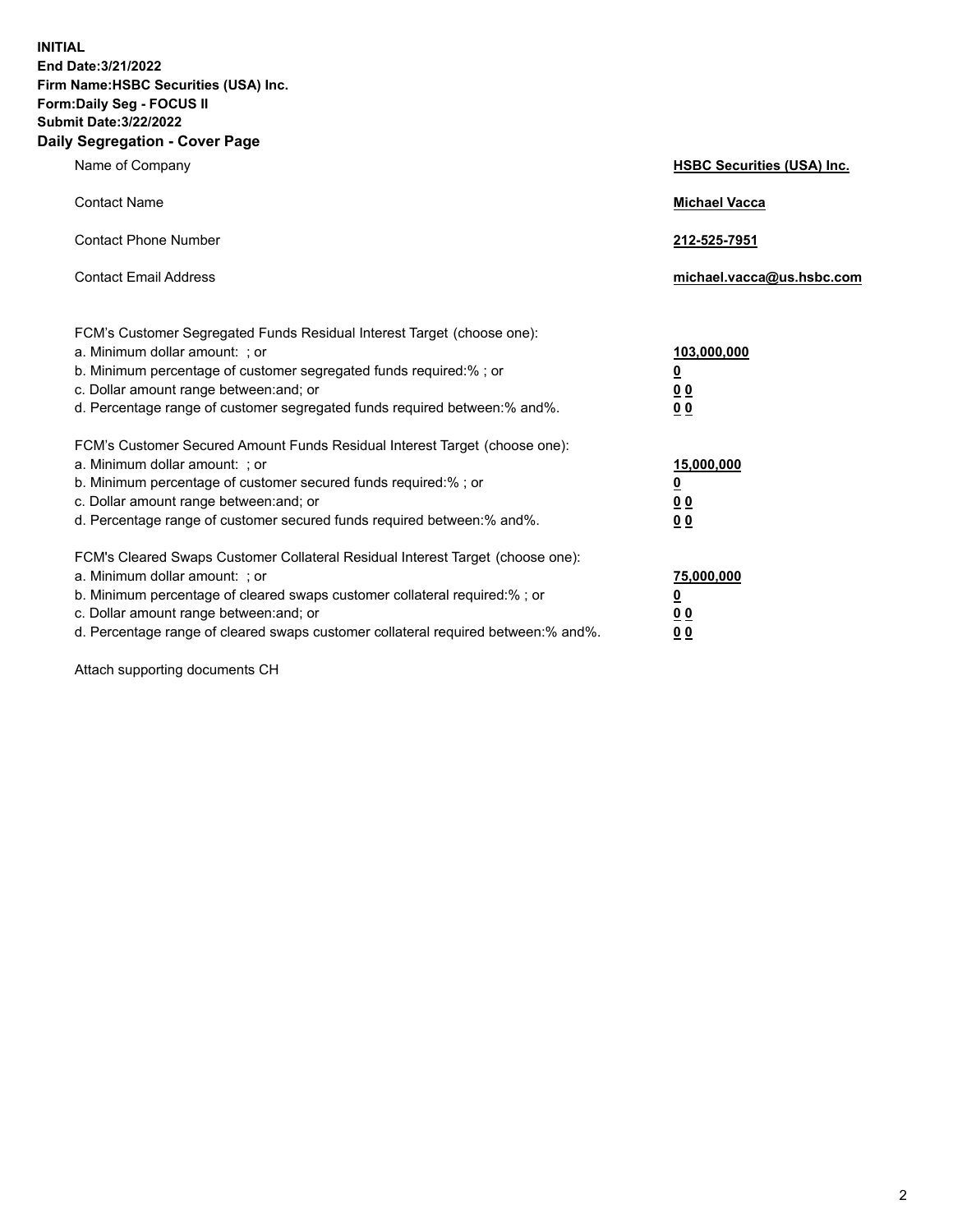**INITIAL End Date:3/21/2022 Firm Name:HSBC Securities (USA) Inc. Form:Daily Seg - FOCUS II Submit Date:3/22/2022 Daily Segregation - Secured Amounts**

|     | Foreign Futures and Foreign Options Secured Amounts                                         |                                                   |
|-----|---------------------------------------------------------------------------------------------|---------------------------------------------------|
|     | Amount required to be set aside pursuant to law, rule or regulation of a foreign            | $0$ [7305]                                        |
|     | government or a rule of a self-regulatory organization authorized thereunder                |                                                   |
| 1.  | Net ledger balance - Foreign Futures and Foreign Option Trading - All Customers             |                                                   |
|     | A. Cash                                                                                     | 127,637,810 [7315]                                |
|     | B. Securities (at market)                                                                   | 46,987,539 [7317]                                 |
| 2.  | Net unrealized profit (loss) in open futures contracts traded on a foreign board of trade   | 13,407,643 [7325]                                 |
| 3.  | Exchange traded options                                                                     |                                                   |
|     | a. Market value of open option contracts purchased on a foreign board of trade              | $0$ [7335]                                        |
|     | b. Market value of open contracts granted (sold) on a foreign board of trade                | $0$ [7337]                                        |
| 4.  | Net equity (deficit) (add lines 1. 2. and 3.)                                               | 188,032,992 [7345]                                |
| 5.  | Account liquidating to a deficit and account with a debit balances - gross amount           | 7,329 [7351]                                      |
|     | Less: amount offset by customer owned securities                                            | 0 [7352] 7,329 [7354]                             |
| 6.  | Amount required to be set aside as the secured amount - Net Liquidating Equity              | 188,040,321 [7355]                                |
|     | Method (add lines 4 and 5)                                                                  |                                                   |
| 7.  | Greater of amount required to be set aside pursuant to foreign jurisdiction (above) or line | 188,040,321 [7360]                                |
|     | 6.                                                                                          |                                                   |
|     | FUNDS DEPOSITED IN SEPARATE REGULATION 30.7 ACCOUNTS                                        |                                                   |
| 1.  | Cash in banks                                                                               |                                                   |
|     | A. Banks located in the United States                                                       | 32,321,544 [7500]                                 |
|     | B. Other banks qualified under Regulation 30.7                                              | 0 [7520] 32,321,544 [7530]                        |
| 2.  | Securities                                                                                  |                                                   |
|     | A. In safekeeping with banks located in the United States                                   | 46,987,539 [7540]                                 |
|     | B. In safekeeping with other banks qualified under Regulation 30.7                          | 0 [7560] 46,987,539 [7570]                        |
| 3.  | Equities with registered futures commission merchants                                       |                                                   |
|     | A. Cash                                                                                     | $0$ [7580]                                        |
|     | <b>B.</b> Securities                                                                        | $0$ [7590]                                        |
|     | C. Unrealized gain (loss) on open futures contracts                                         | $0$ [7600]                                        |
|     | D. Value of long option contracts                                                           | $0$ [7610]                                        |
|     | E. Value of short option contracts                                                          | 0 [7615] 0 [7620]                                 |
| 4.  | Amounts held by clearing organizations of foreign boards of trade                           |                                                   |
|     | A. Cash                                                                                     | $0$ [7640]                                        |
|     | <b>B.</b> Securities                                                                        | $0$ [7650]                                        |
|     | C. Amount due to (from) clearing organization - daily variation                             | $0$ [7660]                                        |
|     | D. Value of long option contracts                                                           | $0$ [7670]                                        |
|     | E. Value of short option contracts                                                          | 0 [7675] 0 [7680]                                 |
| 5.  | Amounts held by members of foreign boards of trade                                          |                                                   |
|     | A. Cash                                                                                     | 141,980,581 [7700]                                |
|     | <b>B.</b> Securities                                                                        | $0$ [7710]                                        |
|     | C. Unrealized gain (loss) on open futures contracts                                         | 13,407,643 [7720]                                 |
|     | D. Value of long option contracts                                                           | $0$ [7730]                                        |
|     | E. Value of short option contracts                                                          | 0 <sup>[7735]</sup> 155,388,224 <sup>[7740]</sup> |
| 6.  | Amounts with other depositories designated by a foreign board of trade                      | $0$ [7760]                                        |
| 7.  | Segregated funds on hand                                                                    | $0$ [7765]                                        |
| 8.  | Total funds in separate section 30.7 accounts                                               | 234,697,307 [7770]                                |
| 9.  | Excess (deficiency) Set Aside for Secured Amount (subtract line 7 Secured Statement         | 46,656,986 [7380]                                 |
|     | Page 1 from Line 8)                                                                         |                                                   |
| 10. | Management Target Amount for Excess funds in separate section 30.7 accounts                 | 15,000,000 [7780]                                 |
| 11. | Excess (deficiency) funds in separate 30.7 accounts over (under) Management Target          | 31,656,986 [7785]                                 |
|     |                                                                                             |                                                   |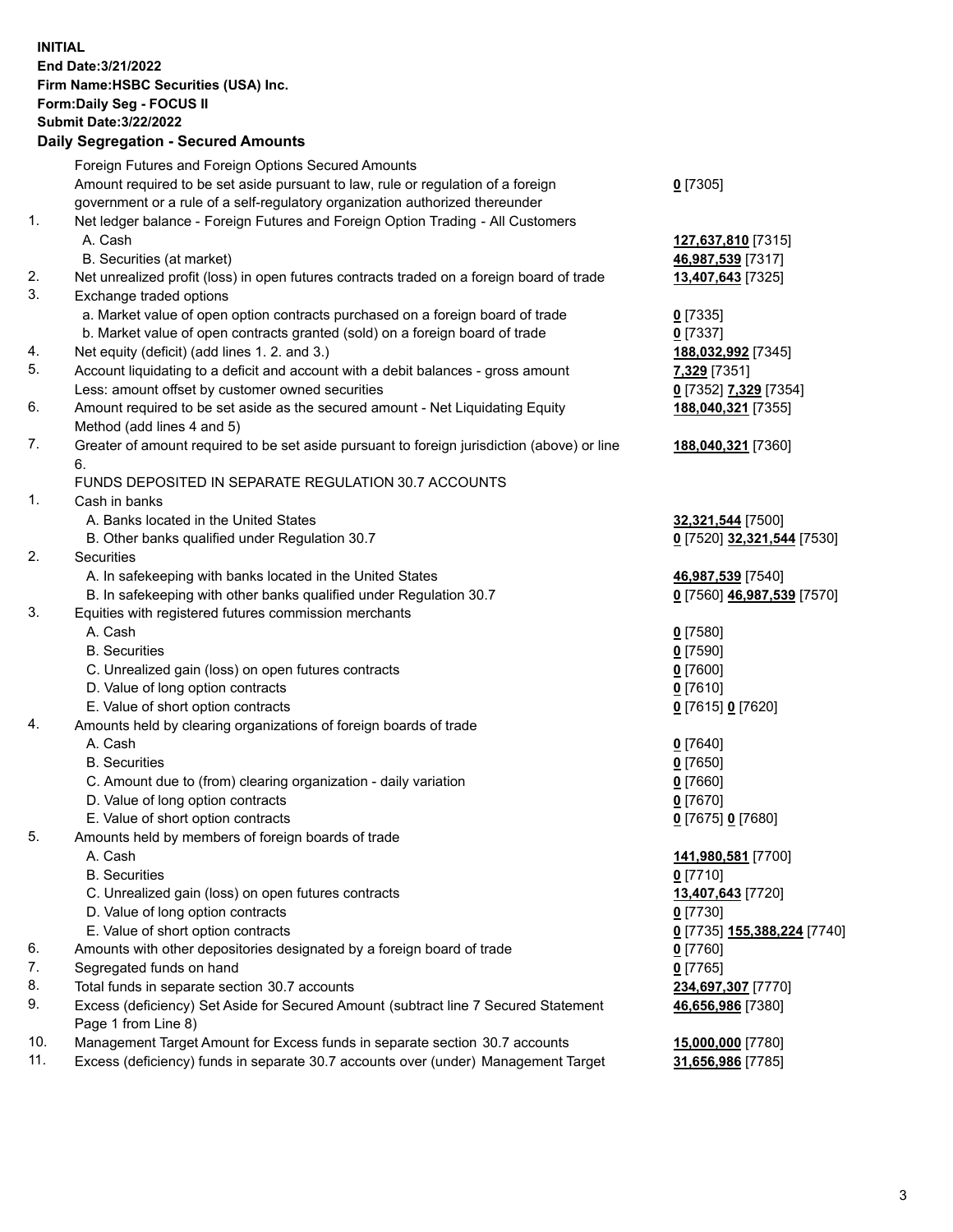**INITIAL End Date:3/21/2022 Firm Name:HSBC Securities (USA) Inc. Form:Daily Seg - FOCUS II Submit Date:3/22/2022 Daily Segregation - Segregation Statement** SEGREGATION REQUIREMENTS(Section 4d(2) of the CEAct) 1. Net ledger balance A. Cash **1,863,754,555** [7010] B. Securities (at market) **1,040,203,392** [7020] 2. Net unrealized profit (loss) in open futures contracts traded on a contract market **433,520,018** [7030] 3. Exchange traded options A. Add market value of open option contracts purchased on a contract market **3,477,160,827** [7032] B. Deduct market value of open option contracts granted (sold) on a contract market **-755,837,360** [7033] 4. Net equity (deficit) (add lines 1, 2 and 3) **6,058,801,432** [7040] 5. Accounts liquidating to a deficit and accounts with debit balances - gross amount **46,341,417** [7045] Less: amount offset by customer securities **-46,341,417** [7047] **0** [7050] 6. Amount required to be segregated (add lines 4 and 5) **6,058,801,432** [7060] FUNDS IN SEGREGATED ACCOUNTS 7. Deposited in segregated funds bank accounts A. Cash **9,210,692** [7070] B. Securities representing investments of customers' funds (at market) **0** [7080] C. Securities held for particular customers or option customers in lieu of cash (at market) **67,734,391** [7090] 8. Margins on deposit with derivatives clearing organizations of contract markets A. Cash **2,314,863,930** [7100] B. Securities representing investments of customers' funds (at market) **174,284,522** [7110] C. Securities held for particular customers or option customers in lieu of cash (at market) **895,574,242** [7120] 9. Net settlement from (to) derivatives clearing organizations of contract markets **-78,884,237** [7130] 10. Exchange traded options A. Value of open long option contracts **3,477,160,827** [7132] B. Value of open short option contracts **-755,837,360** [7133] 11. Net equities with other FCMs A. Net liquidating equity **-255,505** [7140] B. Securities representing investments of customers' funds (at market) **0** [7160] C. Securities held for particular customers or option customers in lieu of cash (at market) **23,476,562** [7170] 12. Segregated funds on hand **53,418,197** [7150] 13. Total amount in segregation (add lines 7 through 12) **6,180,746,261** [7180] 14. Excess (deficiency) funds in segregation (subtract line 6 from line 13) **121,944,829** [7190] 15. Management Target Amount for Excess funds in segregation **103,000,000** [7194]

16. Excess (deficiency) funds in segregation over (under) Management Target Amount Excess

**18,944,829** [7198]